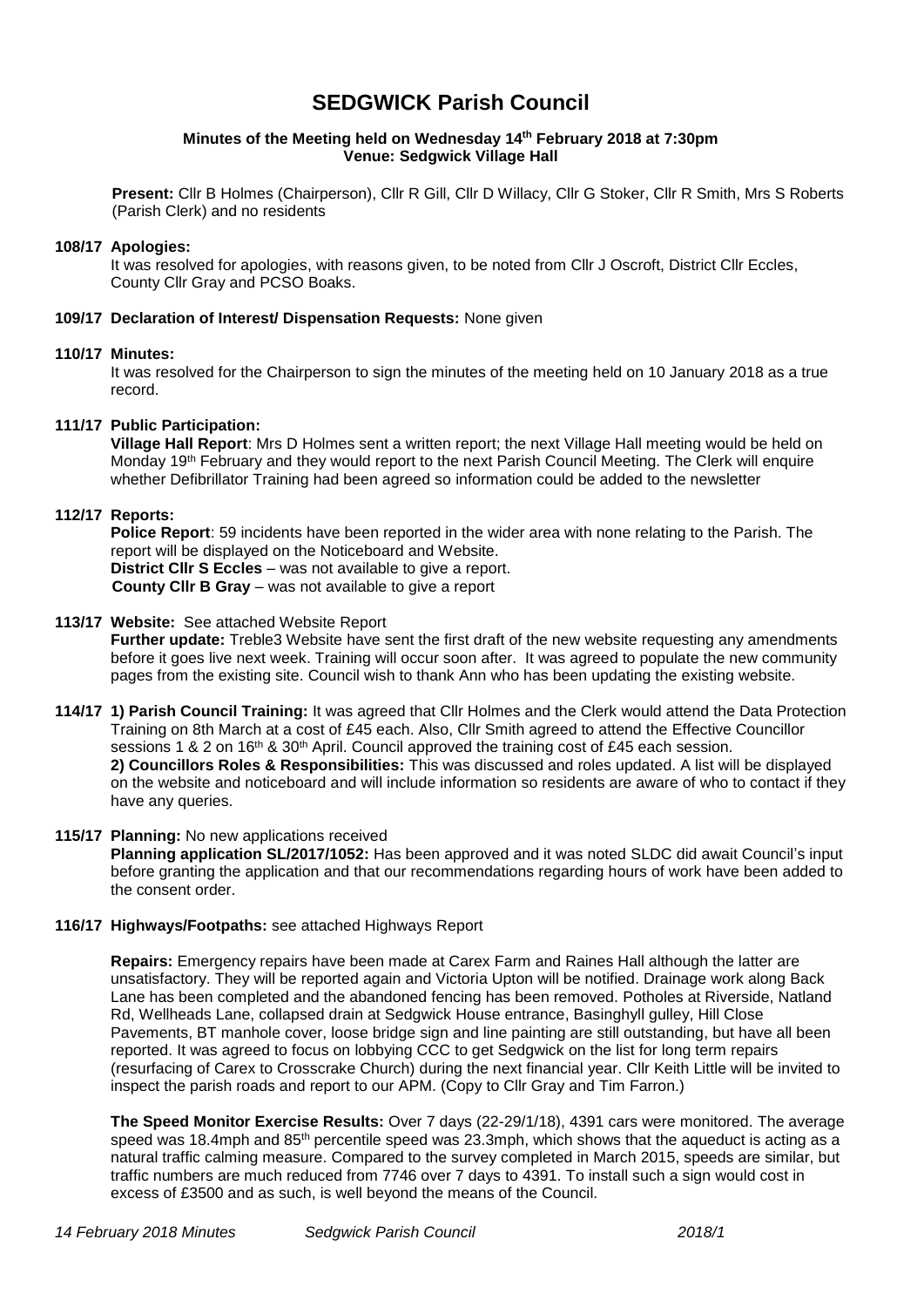**Improvements to the Aqueduct:** Confirmation has been received that they are scheduled for Easter.

 **Emergency Vehicles:** Not all emergency vehicles can fit under the aqueduct bridge, it was agreed to notify providers. Residents will be advised in the Spring Newsletter and the Emergency Plan will be updated accordingly at the annual review.

**Visibility Mirror**: Cllr Stoker has contacted CCC Highways Department to confirm that we are permitted to erect a mirror to increase visibility of oncoming traffic on the blind bend at the bottom of Cooper Hill. The mirror must not be located on the highway and the landowner's permission must be obtained. A large mirror has been acquired at no cost to the council and Cllr Willacy has agreed to provide a pole and contact the landowner to obtain written permission. If permission is granted, the mirror will be installed.

### **117/17 Playground /Millennium Field**

a) Cllr Stoker has carried out the monthly safety check on the Millennium Field and no faults were found. Cllr Stoker has removed a pallet, moved the goal posts, emptied the rubbish bins. The badminton net will be ordered and basketball surface made good in the spring, using the donation made before Xmas.

### **118/17 Canal**

- a) Cllr Stoker had carried out the monthly inspection of the Canal Pathways and reported the paths were fit for purpose. Cllr Smith had agreed to take on responsibility for the canal. He enquired about the metalwork in the hedge along the footpath which may be a hazard. It was agreed to include this in an inspection by Council in April/May. Dog excrement has become a serious problem along the footpath and it was noted that professional dog walkers are using the canal. This matter will be raised at the APM and further measures including implementing the new PSPO will be considered.
- b) A replacement sign for the top of the ramp footpath had been received and it was agreed that Cllrs Willacy and Stoker would install it. It was also agreed to purchase a similar sign for the bottom.
- c) Emergency repairs to the stone wall had been carried out at a cost of £80. The collapsed retaining wall had been inspected by Mr Airey and his quote of £200 was accepted, to include the coppicing of the small ash trees that have caused the collapse and the reinstatement of the wall. Cllr Willacy reported he had removed the goat willow regrowth from the canal bed.
- d) Land Registration Title of the property: it was agreed by all to pay the cost of £30 to register the land, which will finalise this procedure.
- e) LCRP correspondence update: Cllr Holmes reported that she had written to LCRP to put on record Council's response to The Draft Access Strategy. A reply had been received expressing appreciation of our involvement and written confirmation that Dr Cole's recommendations for Sedgwick (including it becoming a development hub) were not being considered. LCRP are now planning to utilise existing rights of way to complete the Towpath Trail, which will mean Sedgwick will be closely linked to the network, but the intrusive inclusion of privately owned land will not go ahead.
- f) Canal River Trust correspondence regarding neighbourhood and Parish Planning was received and will be kept on record.
- g) Annual Review of Canal Management Plan (attached); The revised Plan was approved and action agreed. A quote for a biennial safety inspection by Alistair Hearne of £240 was accepted and will include updated recommendations about longer term management.

### **119/17 Finance**

- a) The Bank Balance as of 30 December 2017 was Current a/c £4,432.42
- b) Payments received: VAT reclaimed £1,125.95
- c) Payments: DD First Utilities £18.99, SLDC Land Registry, £30.00, Mr Airey Wall repair, £ 80.00, Sign Canal Path £19.99
- d) The Accounts Report for 10<sup>th</sup> January 2018 were signed and accepted.
- e) It was agreed to approve the draft budget (attached).

### **120/17 Data Protection:** see attached report by Cllr Holmes.

### **121/17 Newsletter March 2018:**

It was agreed to include the defibrillator training if information became available, emergency vehicle access advice, website launch and APM notice, agenda and invite. Cllrs will be sent the draft for approval so that printing can take place next week, followed by delivery well before 7<sup>th</sup> March.

### **122/17 Armistice Beacon:**

Proposed joint event with Station Parish Council on 11/11/18 - meeting to be agreed